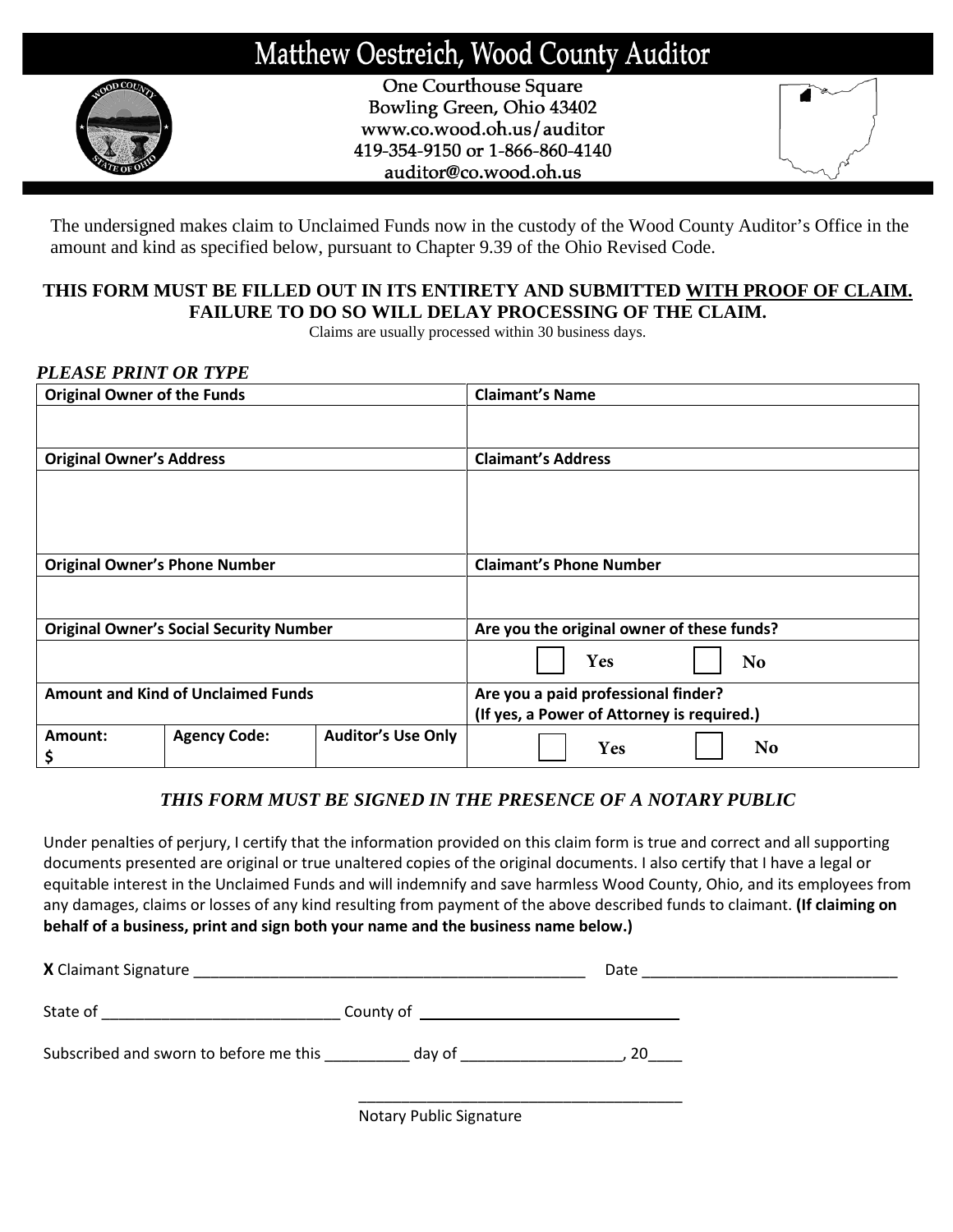# **IMPORTANT INFORMATION ABOUT FILING A CLAIM**

#### **Funds owned by Original Owner:**

If you are claiming as the original owner, you must provide proof of claim. The Wood County Auditor does not pay a claim on the basis of name alone.

## **Examples of Proof of Claim:**

Owners of unclaimed funds must provide a clear copy of their personal ID. Examples of acceptable personal ID include driver's license, State ID, passport, or social security card.

#### **Funds Owned by Businesses:**

If the owner is a business, please include a copy of a document showing the company name, Tax ID number, and documentation proving the individual signing the form is an authorized agent of the business.

#### **Funds Owned by More than One Owner:**

Provide proofs of claims for each owner, unless any of the following apply:

Deceased: See "Deceased Owner" below.

Ex-spouse: Divorce documentation and your right to funds.

Custodian: If reported as a custodial account, provide copy of birth certificate and document showing child's legal age.

Joint "and" account: Signature of joint owner on the claim form and a copy of their personal ID, or proof of death of joint owner (i.e. death certificate) and your survivorship rights to the account.

#### **Non-owner:**

If the person seeking the receipt of the funds is not the owner, please provide evidence that the account belonged to the owner and that the person seeking receipt of the funds is the rightful recipient (legally entitled to claim the funds for the owner).

If the owner is incapacitated, proper documentation from the court showing a guardianship, custodial, or power of attorney relationship and a court order or permission from the guardian or custodian is required.

If the funds are from a previous marriage, documentation such as a marriage license or a divorce decree showing the claimant's previous name is required.

## **Deceased Owner:**

If the owner is deceased, a copy of the death certificate and appropriate probate or trust documentation showing legal rights to the funds. If you are claiming as an heir of the original owner, you are required to submit a copy of your personal ID, a copy of the death certificate and legal documents showing your authority to collect the decedent's monies even if no estate was administered (i.e. Letter of Authority, Order of Distribution, Report of Newly Discovered Assets, or Release from Administration Form). Probate documentation must be "In Full Force and Effect" and under current date (within two years). This office will not pay a claim solely upon a will or death certificate. If a professional finder claims the funds of a deceased owner, a power of attorney signed by the executor is also required.

## **Professional Finder:**

A professional finder is someone who is in the business of locating the owners of unclaimed funds. A professional finder is not necessary to file a claim.

If a professional finder is used, the check is issued in the names of both the professional finder and the owner of the funds. The check will be mailed to the professional finder. Professional finders must submit a W-9 form with the proof of claim.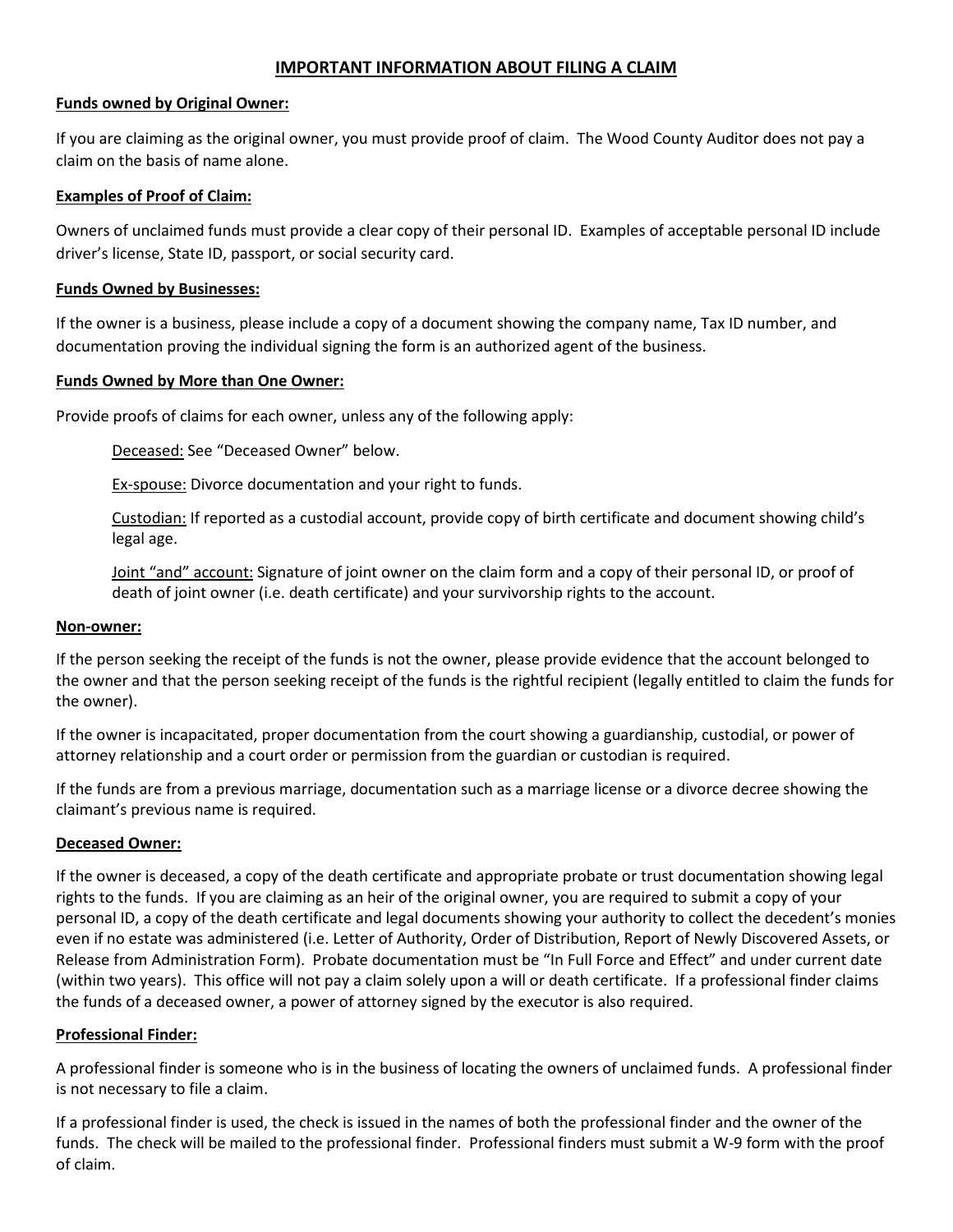|                          | 2017                                                                  |                                |                       |
|--------------------------|-----------------------------------------------------------------------|--------------------------------|-----------------------|
| 17-01 RECORDER           | VARIOUS UNCASHED CHECKS 2015                                          | $1/9/2017$ \$                  | 295.02                |
|                          |                                                                       |                                |                       |
| 17-03 PROBATE COURT      | UNCASHED PROBATE CHECKS, VARIOUS                                      | $3/14/2017$ \$                 | 28.75                 |
|                          |                                                                       |                                |                       |
| <b>17-04 CLERK</b>       | <b>VARIOUS ESCHEATED FUNDS</b>                                        |                                | 4/3/2017 \$ 10,523.54 |
|                          |                                                                       |                                |                       |
| 17-05 SHERIFF            | UNCASHED CHECKS - ESCHEATED                                           | $4/6/2017$ \$                  | 4,510.23              |
| 17-06 COURT SECURITY     | UNCLAIMED LOST CASH                                                   | $4/13/2017$ \$                 | 125.00                |
|                          |                                                                       |                                |                       |
| 17-07 JUVENILE COURT     | ESCHEATED CHECKS - VARIOUS                                            | $6/29/2017$ \$                 | 1,787.51              |
|                          |                                                                       |                                |                       |
| <b>17-08 TREAS</b>       | 691427 UNCLAIMED ESCROW - Margaret Mapes                              | 7/26/2017 \$                   | 46.95                 |
|                          |                                                                       |                                |                       |
| 17-09 TREAS              | 691428 UNCLAIMED ESCROW - Bruce Kowalski                              | 7/26/2017                      | \$<br>1,663.38        |
|                          |                                                                       |                                |                       |
| 17-15 AUDITOR            | <b>Outstanding Court Warrants</b>                                     | $9/6/2017$ \$                  | 1,106.40              |
|                          |                                                                       |                                |                       |
| 17-18 OUTSTANDING CHECKS | 658658 94990 MICHAEL J ERMIE<br>658662 94990 NICK J DONALDSON         | $2/1/2016$ \$<br>$2/1/2016$ \$ | 40.00                 |
|                          | 660905 95071 AARON T HECKLER                                          | $3/9/2016$ \$                  | 40.00<br>20.00        |
|                          | 660923 95071 JONI M NAWROT                                            | $3/9/2016$ \$                  | 20.00                 |
|                          | 660937 95071 SALLIE M USHER                                           | $3/9/2016$ \$                  | 20.00                 |
|                          | 661887 95099 SARA A RYNSKI                                            | $3/21/2016$ \$                 | 20.00                 |
|                          | 663173 95158 JODI L PARIDON                                           | $4/6/2016$ \$                  | 20.00                 |
|                          | 663471 95165 HARVEY D TAFT JR                                         | $4/11/2016$ \$                 | 40.00                 |
|                          | 666278 95254 ANGELA J MILLER                                          | $5/23/2016$ \$                 | 40.00                 |
|                          | 666296 95254 KENDRA K HENCK                                           | $5/23/2016$ \$                 | 40.00                 |
|                          | 666637 95261 HOLLY K BOOTH                                            | $5/27/2016$ \$                 | 20.00                 |
|                          | 668428 95324 LARRY A WINDOM                                           | $6/27/2016$ \$                 | 20.00                 |
|                          | 669791 95356 LINDSAY E CANAS                                          | 7/20/2016 \$                   | 20.00                 |
|                          | 669793 95356 LOIS A FOSTER                                            | 7/20/2016 \$                   | 40.00                 |
|                          | 671753 95448 LORETTA A ALBERT                                         | 8/22/2016 \$                   | 20.00                 |
|                          | 672057 95470 JAMES D JACOBS                                           | $8/29/2016$ \$                 | 20.00                 |
|                          | 672060 95470 JEFFREY A RICHMOND                                       | $8/29/2016$ \$                 | 80.00                 |
|                          | 672802 95501 JENNIFER L RUCKSTUHL                                     | $9/12/2016$ \$                 | 60.00                 |
|                          | 672822 95501 VIPAPORN PHUNTUMART                                      | $9/12/2016$ \$                 | 20.00                 |
|                          | 673088 95509 AMY J WALKER                                             | $9/14/2016$ \$                 | 60.00                 |
|                          | 673995 95540 TERESA A WECKLE                                          | $9/28/2016$ \$                 | 20.00                 |
|                          | 674257 95552 JAMES V GAUTHIER                                         | $10/3/2016$ \$                 | 20.00                 |
|                          | 674603 95564 ROBERT S RETY                                            | 10/7/2016 \$                   | 40.00                 |
|                          | 674828 95570 JASON K THAYER                                           | 10/12/2016 \$<br>10/12/2016 \$ | 20.00                 |
|                          | 674843 95570 STEPHEN H DEMUTH JR<br>675181 95582 CHRISTIPHER W CASHEN | 10/17/2016 \$                  | 20.00<br>40.00        |
|                          | 676189 95604 ESTHER G FOURNIER                                        | 11/2/2016 \$                   | 40.00                 |
|                          | 676236 95605 JUDITH C LYNCH                                           | $11/2/2016$ \$                 | 60.00                 |
|                          | 676244 95605 LUCIA C BIASELLA-SHARP                                   | 11/2/2016 \$                   | 60.00                 |
|                          | 677763 95642 MICHAEL L MILLER                                         | 11/21/2016 \$                  | 60.00                 |
|                          | 677780 95654 CARL E RADON                                             | 11/21/2016 \$                  | 40.00                 |
|                          | 677781 95654 CARL R BACA                                              | 11/21/2016 \$                  | 80.00                 |
|                          | 658468 94982 GEORGE RIFE                                              | $1/29/2016$ \$                 | 5.00                  |
|                          | 661251 79823 LORA GRAVES                                              | $3/14/2016$ \$                 | 10.11                 |
|                          | 662724 95149 NORTHWOOD ESTATES LLC                                    | $3/28/2016$ \$                 | 51.67                 |
|                          | 678592 94560 WILLIAM WINKLE                                           | 12/5/2016 \$                   | 5.00                  |
|                          | 678593 94564 DOUGLAS SCHEY                                            | 12/5/2016 \$                   | 3.00                  |
|                          | 661022 86215 SARA WIDMAN                                              | $3/11/2016$ \$                 | 50.00                 |
|                          | 668592 03262 CENTURY SIGNS                                            | $6/30/2016$ \$                 | 200.00                |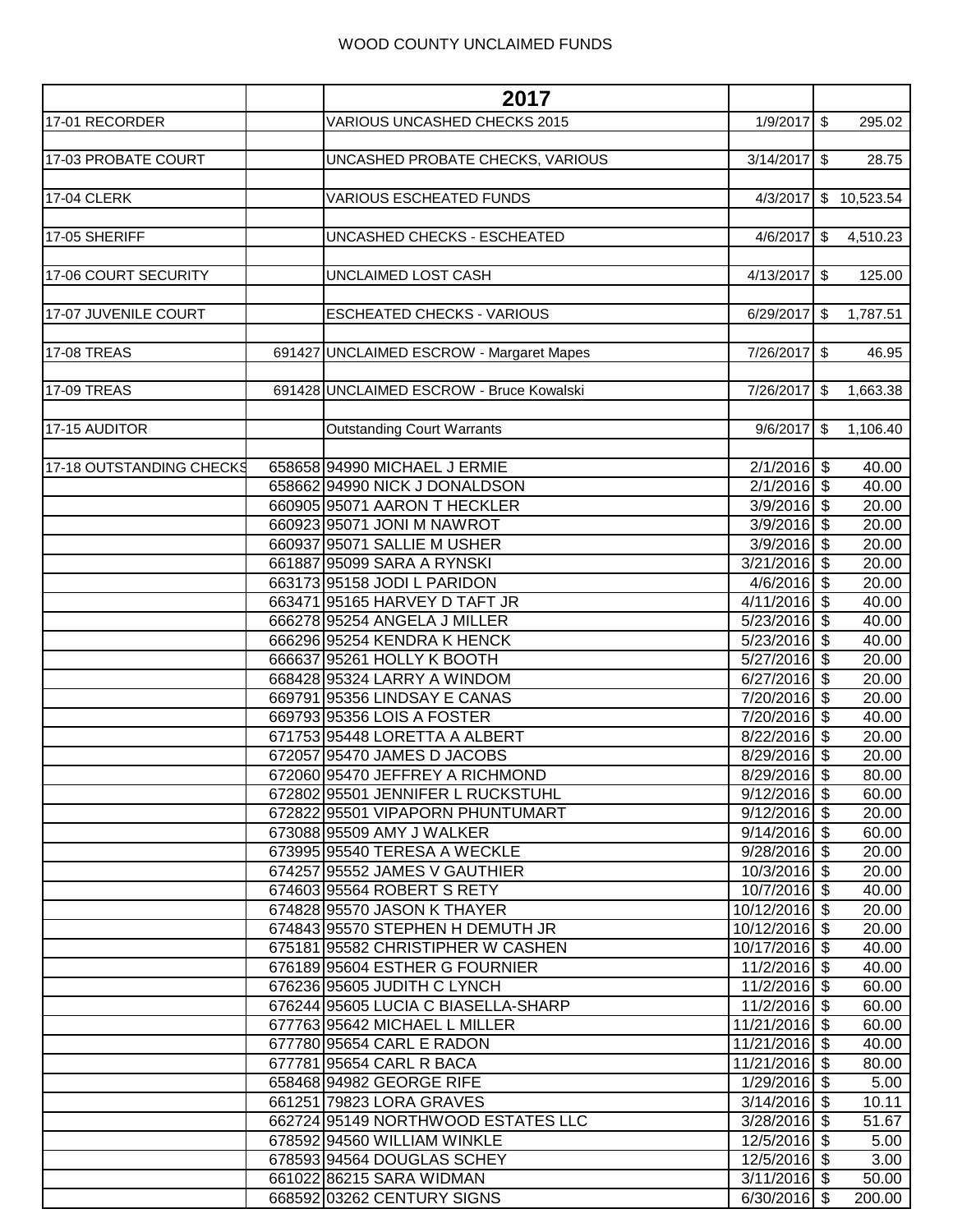|                       |        | 671453 93621 GEAR EXPRESS INC           | 8/19/2016 \$   |                           | 335.72      |
|-----------------------|--------|-----------------------------------------|----------------|---------------------------|-------------|
|                       |        | 672117 86215 RAYMOND SWISHER            | $8/31/2016$ \$ |                           | 75.00       |
|                       |        | 672493 77222 PRISM PROPANE LLC          | $9/6/2016$ \$  |                           | 10.50       |
|                       |        | 673563 86215 THOMAS VANVOOREN           | $9/22/2016$ \$ |                           | 65.00       |
|                       |        | 678301 88734 BRYAN BOCKBRADER           | 11/29/2016 \$  |                           | 45.84       |
|                       |        | 678689 86215 ASHELY CONNER              | 12/6/2016 \$   |                           | 50.00       |
|                       |        | 672741 84794 WOOD COUNTY TOWNSHIP ASSOC | $9/12/2016$ \$ |                           | 18.00       |
|                       |        | 659637 94232 CONNOR RITTWAGE            | $2/17/2016$ \$ |                           | 20.00       |
|                       |        | 664236 94250 TRAVIS TAHY                | $4/22/2016$ \$ |                           | 55.92       |
|                       |        | 667529 92629 LANA GLORE                 | $6/14/2016$ \$ |                           | 86.18       |
|                       |        | 667645 94250 BENJAMIN HOLBERT           | $6/16/2016$ \$ |                           | 21.00       |
|                       |        | 671294 94250 CHRISTINE AUSTERMILLER     | 8/16/2016 \$   |                           | 15.00       |
|                       |        | 671305 94250 REBEKAH BINION             | $8/16/2016$ \$ |                           | 20.00       |
|                       |        | 676339 85293 BENJAMIN HENDRICKS         | 11/7/2016 \$   |                           | 90.42       |
|                       |        | 656848 00345 RYAN BUCKENMYER            | $1/4/2016$ \$  |                           | 18.76       |
|                       |        | 66411088874 MARCOS BRESENO              | 4/20/2016      | $\boldsymbol{\mathsf{S}}$ | 25.00       |
|                       |        | 666942 74254 MARY SUE BARONE            | $6/6/2016$ \$  |                           | 9.40        |
|                       |        | 668137 94958 REBECCA WHITE              | $6/22/2016$ \$ |                           | 29.29       |
|                       |        | 670187 95274 HILTON CLEVELAND DOWNTOWN  | 7/27/2016 \$   |                           | 445.94      |
|                       |        | 670192 95366 AMANDA TRAXLER             | 7/27/2016 \$   |                           | 32.66       |
|                       |        | 670615 00897 MARK WALTON                | $8/8/2016$ \$  |                           | 37.52       |
|                       |        | 671128 94155 KELLY CONLY                | $8/15/2016$ \$ |                           | 7.56        |
|                       |        | 672032 93740 FRONTIER                   | 8/29/2016 \$   |                           | 650.00      |
|                       |        | 673797 95530 RUTH J FERRELL             | $9/26/2016$ \$ |                           | 300.00      |
|                       |        | 678546 88297 SHARON ADAMS               | 12/5/2016 \$   |                           | 6.16        |
|                       |        | 679390 80837 A HOME FOR YOU INC         | 12/19/2016 \$  |                           | 130.58      |
|                       |        | 679482 95686 JASMINE FLUKER             | 12/19/2016 \$  |                           |             |
|                       |        | 680181 95581 DEMETRIUS LIVINGSTON       |                |                           | 13.90       |
|                       |        |                                         | 12/28/2016 \$  |                           | 155.52      |
|                       | C26396 | <b>JESSICA TAYLOR</b>                   | $7/21/2016$ \$ |                           | 9.00        |
|                       | C26398 | JAMES R BEVINS                          | 11/2/2016 \$   |                           | 55.00       |
|                       | C26401 | <b>ROBERT KLESTA</b>                    | $11/2/2016$ \$ |                           | 19.60       |
|                       | C26403 | <b>RAY LEWIS</b>                        | $11/2/2016$ \$ |                           | 48.80       |
|                       | C26404 | <b>MARK PALMER</b>                      | 11/2/2016 \$   |                           | 47.80       |
|                       | C26407 | <b>REX A WILLIAMS</b>                   | 11/2/2016 \$   |                           | 47.60       |
|                       | C26409 | <b>RAY LEWIS</b>                        | 11/8/2016 \$   |                           | 85.60       |
|                       |        |                                         |                |                           |             |
|                       |        | 89141 CORISAN E STIMES                  | $6/24/2016$ \$ |                           | 31.16       |
|                       |        | 2018                                    |                |                           |             |
| 18-01 JUV COURT       |        | <b>ESCHEATED CHECKS 2017</b>            | $1/16/2018$ \$ |                           | 4.00        |
|                       |        |                                         |                |                           |             |
| 18-03 RECORDER        |        | UNCASHED/UNCLAIMED CHECKS               | $1/29/2018$ \$ |                           | 156.00      |
|                       |        |                                         |                |                           |             |
| <b>18-04 CLERK</b>    |        | <b>VARIOUS ESCHEATED CHECKS</b>         | $8/1/2018$ \$  |                           | 6,947.01    |
|                       |        |                                         |                |                           |             |
| 18-05 PROBATE         |        | <b>SARAH FARR</b>                       |                | \$                        | 6.00        |
|                       |        | <b>NANCY MULLINS</b>                    |                | \$                        | 7.00        |
|                       |        |                                         |                |                           |             |
| 18-07 SHERIFF         |        | HELEN M ROCHA (DECEASED)                |                | \$                        | 2,327.79    |
|                       |        |                                         |                |                           |             |
| 18-08 SHERIFF         |        | ANTHONY MANTEL/DARWIN MANTEL(DEC)       |                | \$                        | 1,788.69    |
|                       |        |                                         |                |                           |             |
| 18-09 SHERIFF         |        | EVELYN M MILLER (DECEASED)              |                |                           | \$32,409.25 |
|                       |        |                                         |                |                           |             |
|                       |        |                                         |                |                           |             |
| 18-12 OUTSTANDING CKS | 685267 | <b>GENEVIEVE ELDER TRUSTEE</b>          | $3/22/2017$ \$ |                           | 331.46      |
|                       | 692054 | <b>WOOD COUNTY TREASURER</b>            | 8/8/2017 \$    |                           | 1.73        |
|                       | 686956 | KATIE REITZEL                           | $4/25/2017$ \$ |                           | 7.50        |
|                       | 683786 | DONALD L CUMMINGS                       | $3/1/2017$ \$  |                           | 40.00       |
|                       | 683794 | JOELLEN R CHERKO                        | $3/1/2017$ \$  |                           | 20.00       |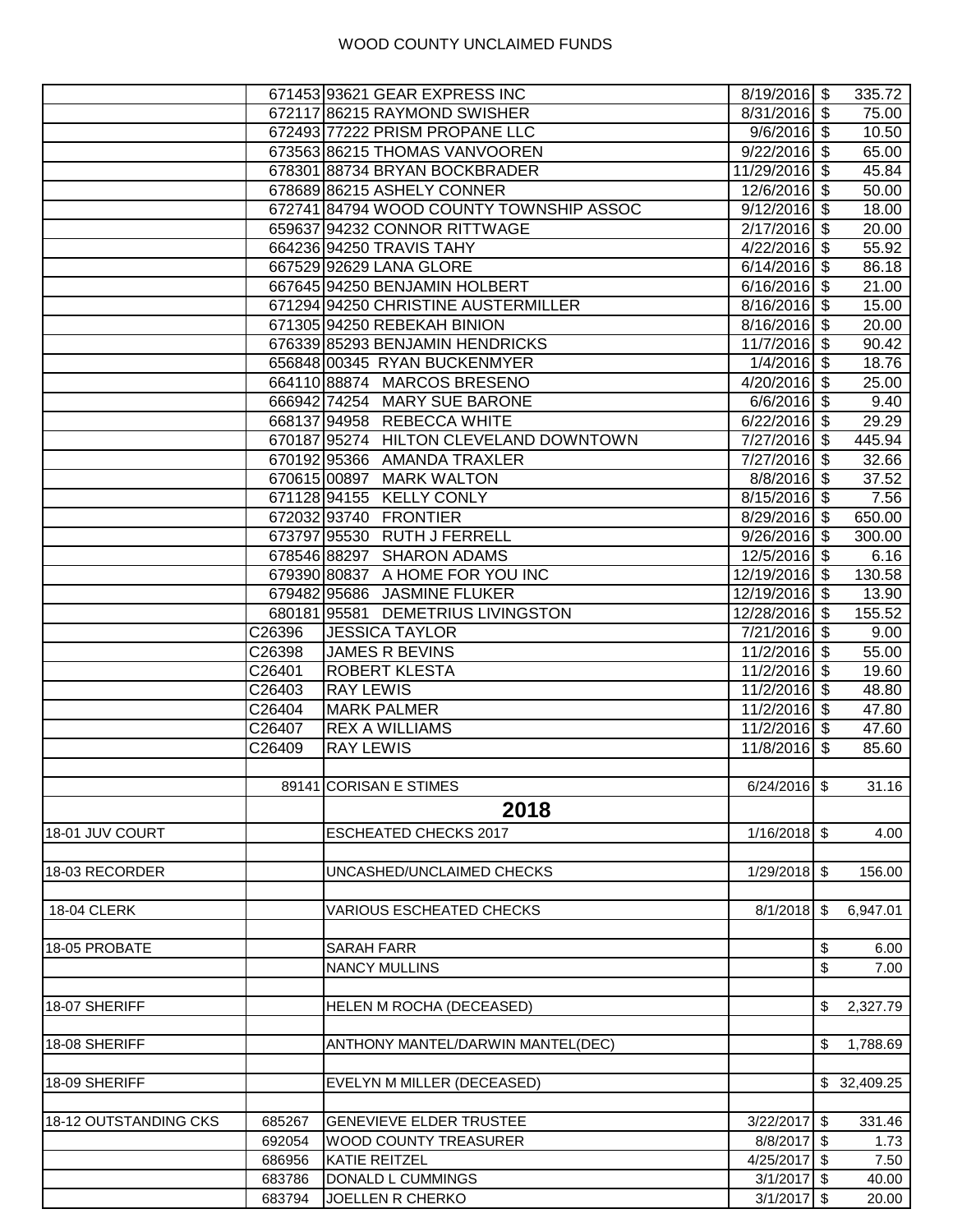|                       | 683872           | <b>JEFFREY A HALL</b>                              | $3/3/2017$ \$          |               | 20.00          |
|-----------------------|------------------|----------------------------------------------------|------------------------|---------------|----------------|
|                       | 683879           | <b>LEANNE M GREER</b>                              | $3/3/2017$ \$          |               | 60.00          |
|                       | 683886           | <b>MATTHEW W MCMAHON</b>                           | $3/3/2017$ \$          |               | 20.00          |
|                       | 684364           | JEANETTE REITZEL EAKEN FREMONT                     | $3/8/2017$ \$          |               | 20.00          |
|                       | 685232           | DIANA L ALLORE                                     | 3/22/2017              | $\sqrt{3}$    | 40.00          |
|                       | 685235           | <b>ERIN MARIE UPTON</b>                            | 3/22/2017              | \$            | 40.00          |
|                       | 685243           | <b>JENNY H KRAUS</b>                               | 3/22/2017              | \$            | 40.00          |
|                       | 685244           | JOHN MICHAEL BAUER                                 | 3/22/2017              | $\sqrt{3}$    | 80.00          |
|                       | 685258           | REBECCA L ALBRIGHT                                 | 3/22/2017              | \$            | 20.00          |
|                       | 685800           | <b>BRENT A HERZIG</b>                              | 4/3/2017               | $\sqrt[6]{3}$ | 20.00          |
|                       | 686862           | NICHOLE HUNSBERGER                                 | 4/24/2017              | $\sqrt[6]{3}$ | 20.00          |
|                       | 686864           | REBECCA J KORZEC                                   | 4/24/2017              | $\sqrt[6]{3}$ | 20.00          |
|                       | 687051           | DOUGLAS G GREENE                                   | 4/26/2017              | $\sqrt{3}$    | 20.00          |
|                       | 688416           | STEPHEN L BERRY                                    | 5/17/2017              | $\sqrt[6]{3}$ | 140.00         |
|                       | 688420           | <b>TIMOTHY G MILLER</b>                            | 5/17/2017              | $\sqrt{2}$    | 40.00          |
|                       | 689521           | <b>CARISSA B WOTT</b>                              | 6/12/2017              | $\sqrt{3}$    | 20.00          |
|                       | 690497           | JARED N WOLFF                                      | 7/5/2017 \$            |               | 80.00          |
|                       | 690500           | JODI L SPEWEIK                                     | 7/5/2017               | \$            | 80.00          |
|                       | 690954           | CHAD M DWYER                                       | 7/17/2017              | $\sqrt[6]{3}$ | 20.00          |
|                       | 690967           | <b>MARK J LUKOSAVICH</b>                           | 7/17/2017              | l \$          | 60.00          |
|                       | 690972           | <b>RYAN J KRUEGER</b>                              | 7/17/2017 \$           |               | 60.00          |
|                       | 691653           | <b>CYNTHIA L WHEELESS</b>                          | 7/31/2017              | $\sqrt{3}$    | 40.00          |
|                       | 692000           | LEE M DOTTS                                        | 8/8/2017               | $\sqrt{3}$    | 20.00          |
|                       | 692640           | PAUL A BUONPANE                                    | 8/21/2017 \$           |               | 40.00          |
|                       | 693208           | JENNIFER L CARPENTER                               | $9/1/2017$ \$          |               | 20.00          |
|                       | 693843           | JENNY L WHITECOTTON                                | 9/18/2017              | $\sqrt{3}$    | 20.00          |
|                       |                  |                                                    |                        | $\sqrt[3]{2}$ |                |
|                       | 693851           | <b>SHARON A KOWALKA</b><br><b>HUGH L WILLIFORD</b> | 9/18/2017              | $\sqrt{3}$    | 80.00<br>20.00 |
|                       | 694355<br>696016 | EDWIN J NAGLE IV                                   | 9/27/2017<br>11/6/2017 | l \$          | 40.00          |
|                       |                  |                                                    |                        | $\sqrt[6]{3}$ |                |
|                       | 697594           | JAMES E RAVAS<br><b>QUINTON B NOFZIGER</b>         | 12/4/2017<br>12/4/2017 | $\sqrt[3]{2}$ | 120.00         |
|                       | 697616<br>697631 | ELIZABETH R STEBLI                                 | 12/4/2017 \$           |               | 40.00<br>40.00 |
|                       | 698215           | <b>AUSTIN M HALL</b>                               | 12/18/2017 \$          |               | 20.00          |
|                       | 698898           | DAVID S MCCUTCHEON                                 | 12/27/2017 \$          |               | 20.00          |
|                       | 698907           | <b>JOSE P SALINAS</b>                              | 12/27/2017             | l \$          | 20.00          |
|                       | 698911           | <b>MIKAYLA S BINGHAM</b>                           | 12/27/2017             | $\sqrt{3}$    | 20.00          |
|                       | 698917           | <b>SUZANNE J GRIME</b>                             | 12/27/2017 \$          |               | 20.00          |
|                       | 688497           | <b>OLANTUNJI YUSUFF</b>                            | $5/19/2017$ \$         |               |                |
|                       | 693934           | YANET VALDIVIA                                     | $9/19/2017$ \$         |               | 95.00          |
|                       |                  | <b>TERENCE ARMENTANO</b>                           | $3/1/2017$ \$          |               | 5.00           |
|                       | 683718           | <b>LAURIE E FERGUSON</b>                           |                        |               | 169.56         |
|                       | 683719           |                                                    | $3/1/2017$ \$          |               | 18.84          |
|                       | 685865           | EDGAR HALL & BARBARA HALL                          | $4/5/2017$ \$          |               | 282.60         |
|                       | 686340           | NEELAMEGAM SUBRAMANIAN                             | $4/13/2017$ \$         |               | 50.00          |
|                       | 694552           | EDGAR HALL & BARBARA HALL                          | 10/4/2017              | l \$          | 279.15         |
|                       | 690230           | <b>NYCOLE BAKER</b>                                | $6/28/2017$ \$         |               | 35.00          |
|                       | 684712           | <b>STEWART ORR</b>                                 | $3/14/2017$ \$         |               | 35.00          |
|                       | 692061           | ARNOLD ELAUFMANN JR                                | 8/8/2017 \$            |               | 250.00         |
|                       | 695685           | <b>KIMBERLY FISCHER</b>                            | 10/31/2017 \$          |               | 50.00          |
|                       | 697090           | <b>MEGAN VOSS</b>                                  | 11/21/2017 \$          |               | 50.00          |
|                       | 691832           | <b>TOLEDO EDISON</b>                               | 8/3/2017 \\$           |               | 396.00         |
|                       | 684011           | UNIVERSITY OF MICHIGAN                             | $3/6/2017$ \$          |               | 1,088.13       |
|                       | 696393           | DACOR INTERNET LLC                                 | 11/15/2017             | -\$           | 100.93         |
|                       |                  |                                                    |                        |               |                |
| 18-13 OUTSTANDING PAY | 11597            | <b>MARKIA B BOONE</b>                              | $3/31/2017$ \$         |               | 38.88          |
|                       | 27036            | <b>MARISA J MORRIN</b>                             | 10/13/2017             | -\$           | 7.32           |
|                       |                  | 2019                                               |                        |               |                |
| 19-01 (JUVENILE CT)   |                  | <b>ESCHEATED CHECKS 2018</b>                       |                        | \$            | 2,821.12       |
|                       |                  |                                                    |                        |               |                |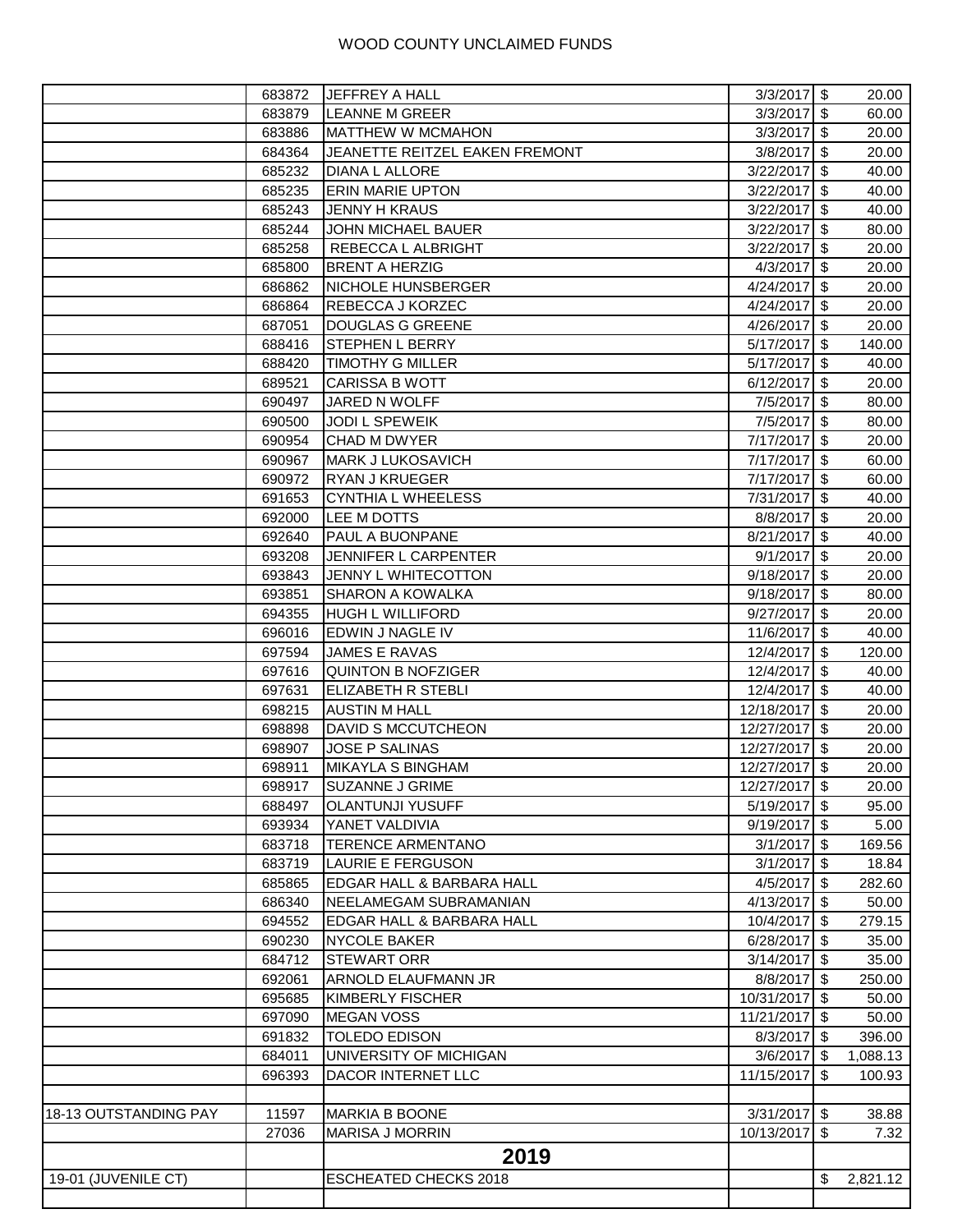| 19-02 (SHERIFF)       |        | HAROLD B KISTNER (DECEASED)         | \$       | 5,324.37         |
|-----------------------|--------|-------------------------------------|----------|------------------|
|                       |        |                                     |          |                  |
| 19-05 (CLERK OF CTS)  |        | VARIOUS ESCHEATED CHECKS            | \$       | 9,558.24         |
|                       |        |                                     |          |                  |
| 19-06 (PROBATE)       |        | EDMUND G PEPER                      | \$       | 10.00            |
|                       |        | <b>KEY BANK</b>                     | \$       | 11.10            |
|                       |        | FARAHDIVA STRALEY                   | \$       | 4.00             |
|                       |        |                                     |          |                  |
| 19-10 (SHERIFF)       |        | <b>CARLA CROCKER</b>                | \$       | 2,900.83         |
|                       |        |                                     |          |                  |
| 19-12 (PAYROLL)       | 37020  | <b>MICHAEL J FOSTER</b>             | \$       | 116.54           |
|                       | 42428  | <b>LAURA K CONDON</b>               | \$       | 192.44           |
|                       | 43543  | SAVANNA J WARD                      | \$       | 92.85            |
|                       | 55456  | ANDREW P FORTLAGE                   | \$       | 39.31            |
|                       |        |                                     |          |                  |
| 19-13 (SHERIFF)       |        | <b>ARTHUR F REIGHARD</b>            | \$       | 8,199.47         |
|                       |        | JOYCE GARDNER ESTATE                | \$       | 8,199.47         |
|                       |        |                                     |          |                  |
| 19-14 OUTSTANDING CKS | 694202 | LAW OFFICE OF KURT M YOUNG LLC      | \$       | 29.89            |
|                       | 699306 | KYLE E BIHN                         | \$       | 20.00            |
|                       | 700156 | <b>BAILEY P BIBLER</b>              | \$       | 20.00            |
|                       | 700161 | <b>ERIC C ROMANO</b>                | \$       | 20.00            |
|                       | 700183 | <b>TERRY D KACZALA</b>              | \$       | 40.00            |
|                       | 700192 | DAVID A LEE                         | \$       | 100.00           |
|                       | 701360 | KASHA DONNELLY                      | \$       | 25.00            |
|                       |        | HELEN O SEBEK & JOHN C SEBEK II     |          |                  |
|                       | 702580 | KATHLEEN L PETERSON                 | \$<br>\$ | 8.38             |
|                       | 702590 | 2802 CURTICE ROAD LLC               |          | 144.63           |
|                       | 702774 | <b>BRAD DAVIS</b>                   | \$       | 6.33<br>1,050.00 |
|                       | 703397 | <b>BRAD DAVIS</b>                   | \$       |                  |
|                       | 703397 |                                     | \$       | 140.00           |
|                       | 704137 | DONALD ROSTOFER                     | \$       | 340.19           |
|                       | 704162 | <b>GRANT J HALE</b>                 | \$       | 40.00            |
|                       | 704163 | <b>RYAN M HELWIG</b>                | \$       | 40.00            |
|                       | 705043 | <b>MEGAN L BACHMAN</b>              | \$       | 24.30            |
|                       | 705290 | <b>SPENCER KEMPF</b>                | \$       | 25.00            |
|                       | 705405 | <b>RUSSELL D WARDEN</b>             | \$       | 20.00            |
|                       | 705408 | <b>WILLIAM BALLA IV</b>             | \$       | 20.00            |
|                       | 705813 | ARIEL C TALBOT                      | \$       | 20.00            |
|                       | 705840 | <b>WALTER J MORSE</b>               | \$       | 20.00            |
|                       | 706138 | <b>ANN M DARKE</b>                  | \$       | 80.00            |
|                       | 706676 | <b>ELIZABETH TERAN</b>              | \$       | 3.25             |
|                       | 706687 | <b>RONALD MCLAIN</b>                | \$       | 15.00            |
|                       | 706689 | <b>VERONICA WRIGHT</b>              | \$       | 10.00            |
|                       | 707417 | BETTY J HEISSENBUTTEL TRUSTEE       | \$       | 60.04            |
|                       | 707516 | <b>I</b> DAVID P & MARION M SIEJA   | \$       | 68.58            |
|                       | 707600 | <b>GAYLE T PARSEGHIAN</b>           | \$       | 21.61            |
|                       | 707822 | MARJORIE J LAUBENTHAL               | \$       | 100.62           |
|                       | 708409 | <b>KEYBANK NATIONAL ASSOCIATION</b> | \$       | 5.22             |
|                       | 708416 | LARRY L PETERSEN                    | \$       | 8.08             |
|                       | 708420 | <b>I</b> LESLIE O & INA WHEELER     | \$       | 5.66             |
|                       | 709051 | <b>WOOD HEALTH COMPANY LLC</b>      | \$       | 28.09            |
|                       | 709138 | <b>CARLIE M SMITH</b>               | \$       | 20.00            |
|                       | 709172 | IKRISTI L HART                      | \$       | 20.00            |
|                       | 709183 | <b>MIKE E MYERS</b>                 | \$       | 20.00            |
|                       | 709201 | <b>WILLIAM J PODACH</b>             | \$       | 20.00            |
|                       | 709523 | <b>MYRCO INVESTMENTS LLC</b>        | \$       | 59.66            |
|                       | 709762 | <b>STEPHEN P KANNEN</b>             | \$       | 40.00            |
|                       | 711823 | ANNEMARIE M FEASEL                  | \$       | 20.00            |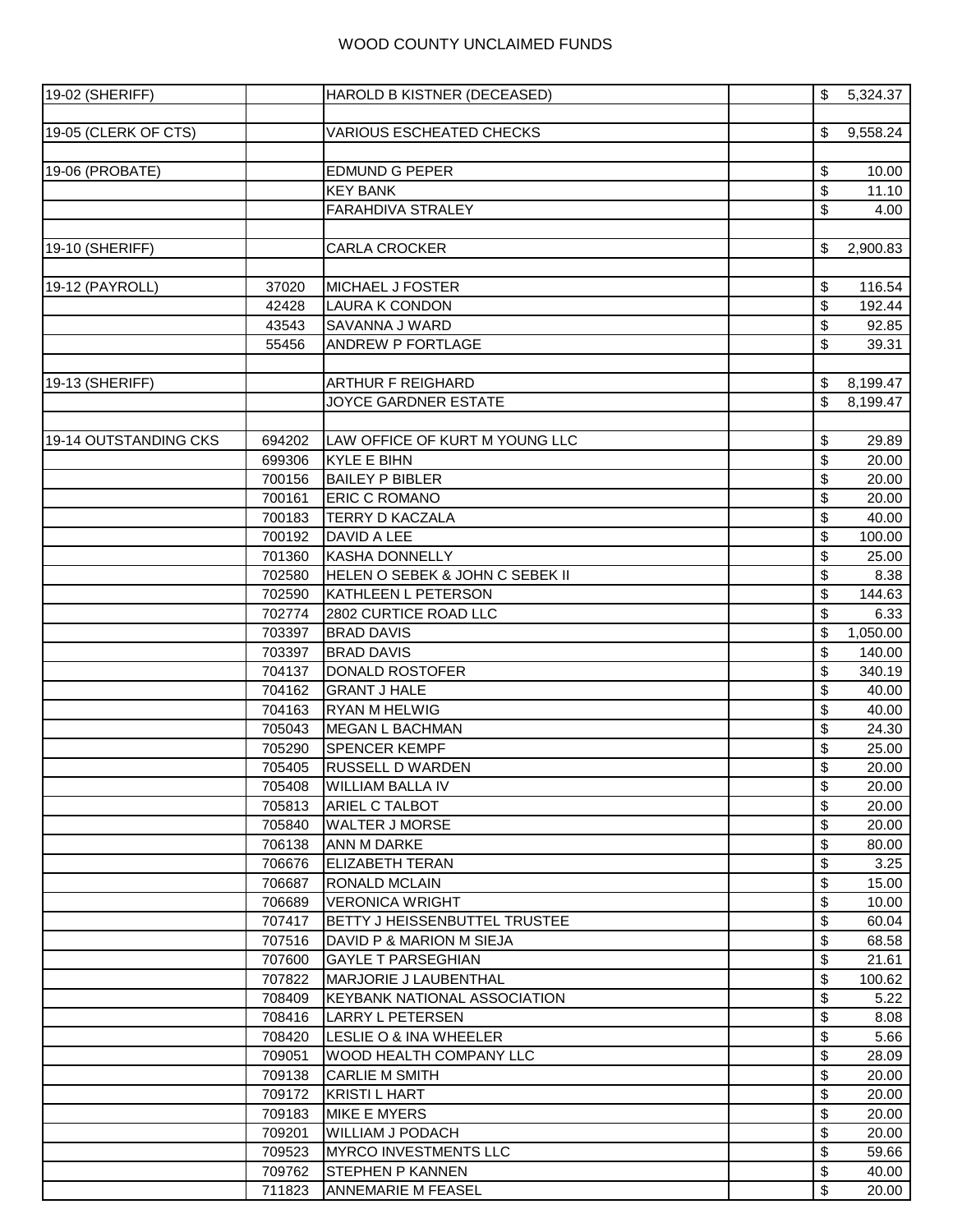|                       | 711826 | CARL R ROUSE II                     | \$       | 20.00              |
|-----------------------|--------|-------------------------------------|----------|--------------------|
|                       | 711829 | <b>CHRISTOPHER QUAINTANCE</b>       | \$       | 20.00              |
|                       | 711853 | <b>TERRY J MOORE</b>                | \$       | 20.00              |
|                       | 712769 | MATTHEW R PERSINGER                 | \$       | 20.00              |
|                       | 712775 | <b>SUSAN M WILLIAMS</b>             | \$       | $\overline{2}0.00$ |
|                       | 712779 | TRISHA M WOODS                      | \$       | 40.00              |
|                       | 712931 | <b>IAN M CHAMBERS</b>               | \$       | 40.00              |
|                       | 714309 | <b>CARRIE L SPENCER</b>             | \$       | 20.00              |
|                       | 714695 | TINA M STRAUB KOWALKA               | \$       | 20.00              |
|                       | 715288 | ESTATE OF LINDA COOPER              | \$       | 391.00             |
|                       | 715289 | <b>ESTATE OF ROBERTA BENSCHOTER</b> | \$       | 246.00             |
|                       | 715690 | <b>BRONSON JAMES MEDLEY</b>         | \$       | 25.00              |
|                       | 715691 | <b>MRIA MARS</b>                    | \$       | 25.00              |
|                       | 715694 | CORTNEY CELESTE ELLISON             | \$       | 25.00              |
|                       |        |                                     |          |                    |
|                       | 715709 | <b>LOGAN FROST</b>                  | \$       | 30.00              |
|                       | 716974 | <b>SHANE BARROR</b>                 | \$       | 40.00              |
|                       | 716977 | TERENCE T SELFE                     | \$       | 40.00              |
|                       |        | 2020                                |          |                    |
| 20-01 (JUVENILE CT)   |        | <b>ESCHEATED CHECKS 2019</b>        | \$       | 7.00               |
|                       |        |                                     |          |                    |
| 20-03 (PAYROLL)       |        | <b>KALISTA A BEAIR</b>              | \$       | 86.56              |
|                       |        | HANNA J WRIGHT                      | \$       | 31.88              |
|                       |        |                                     |          |                    |
| 20-04 (CLERK OF CTS)  |        | <b>VARIOUS ESCHEATED CHECKS</b>     |          | 6,189.50           |
|                       |        |                                     |          |                    |
| 20-06 (RECORDER)      | 7790   | <b>OUTSTANDING CK</b>               | \$       | 23.00              |
|                       | 7851   | <b>OUTSTANDING CK</b>               | \$       | 20.00              |
|                       |        |                                     |          |                    |
|                       |        | 717150 MILLBURY FIREMANS ASSOC      |          |                    |
| 20-07 OUTSTANDING CKS |        |                                     | \$       | 250.48             |
|                       |        | 718336 JOSHUA T HOLLOWAY            | \$       | 40.00              |
|                       |        | 718350 TAMMY R FEEHAN               | \$       | 40.00              |
|                       |        | 719330 ADAM T JENSEN                | \$       | 20.00              |
|                       |        | 720204 CHRISTOPHER SCHAEFFER        | \$       | 40.00              |
|                       |        | 720216 KIMBERLY L CARSON            | \$       | 40.00              |
|                       |        | 720703 SANDRA K GARNO               | \$       | 41.86              |
|                       |        | 721399 LARRY H FISHER               | \$       | 20.00              |
|                       |        | 721413 TIMOTHY E BOMBRYS            | \$       | 20.00              |
|                       |        | 722109 CHRISTOPHER MALANOWSKI       | \$       | 20.00              |
|                       |        | 722111 DESTINY A GARN               | \$       | 20.00              |
|                       |        | 722121 KATHLEEN J SCHOLL            | \$       | 20.00              |
|                       |        | 722131 RONDA A BOWMAN               | \$       | 20.00              |
|                       |        | 722156 STEFANI L HATHAWAY           | \$       | 20.00              |
|                       |        | 722172 MARK WALTON                  | \$       | 18.45              |
|                       |        | 722422 JAMES D HICKMAN              | \$       | 20.00              |
|                       |        | 722547 ECHELON SIX HOSPITALITY LCC  | \$       | 450.00             |
|                       |        | 722832 JOHN F KOLASINSKI            | \$       | 145.00             |
|                       |        | 722883 SAMUEL HERMAN                | \$       | 145.00             |
|                       |        | 722928 NATE CERVENEC                | \$       | 25.00              |
|                       |        | 722950 SAMUEL HERMAN                | \$       | 50.00              |
|                       |        | 723226 TERRY L CARROLL              | \$       | 90.06              |
|                       |        | 723262 EDWARD G ALLEN               | \$       | 40.00              |
|                       |        | 723424 FEDEX OFFICE                 | \$       | 8.65               |
|                       |        | 723855 IAN W ELLERBUSH              | \$       | 80.00              |
|                       |        | 723860 KRISTEN M GERWIN             | \$       | 40.00              |
|                       |        | 724534 ECHELON SIX HOSPITALITY LLC  | \$       | 385.00             |
|                       |        | 724865 BENJAMIN F HAMMOND           | \$       | 40.00              |
|                       |        | 724908 BRIGITTE R BROWN             |          | 40.00              |
|                       |        |                                     | \$<br>\$ |                    |
|                       |        | 724942 DOUGLAS A ANGEL              |          | 40.00              |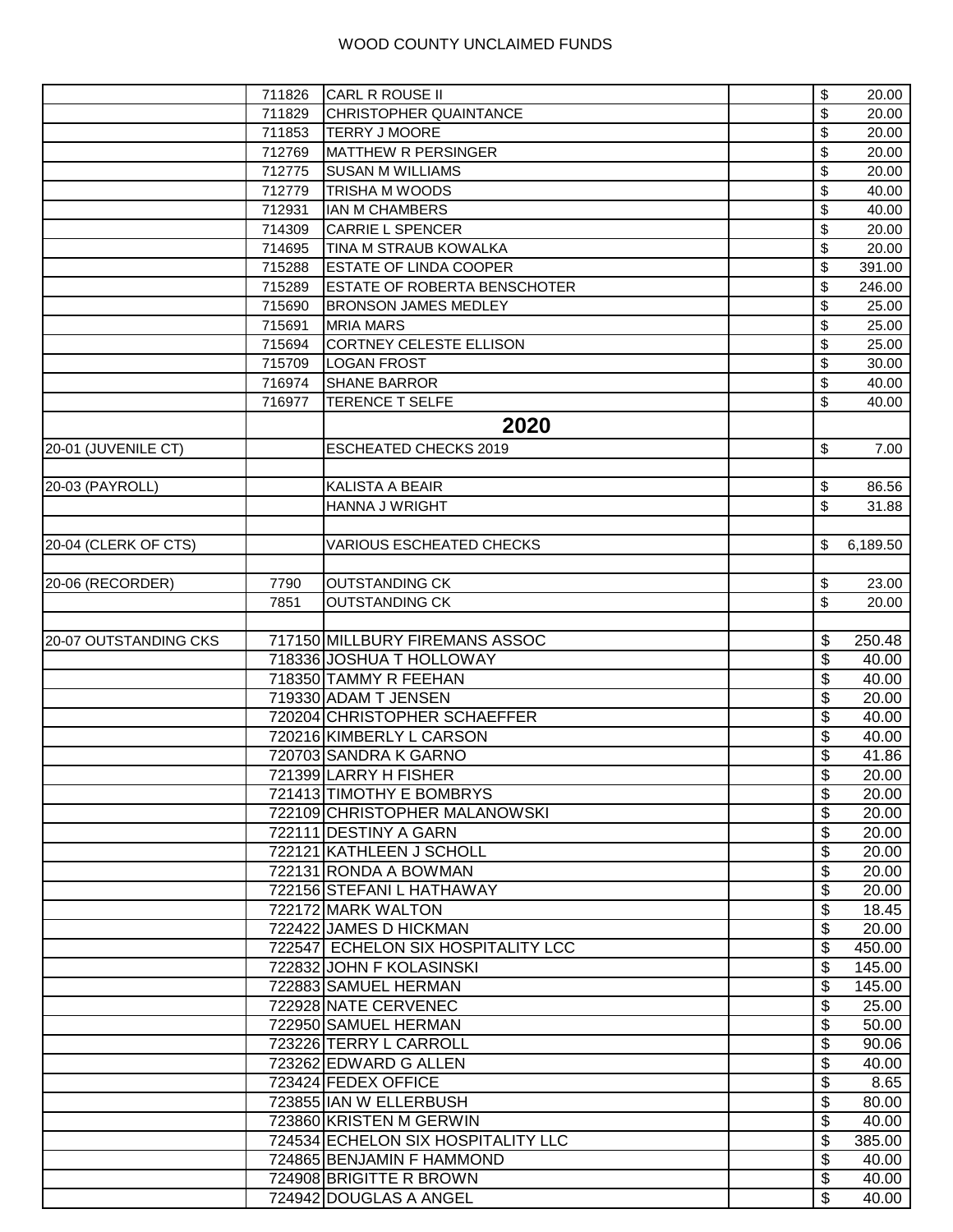|                       |        | 724961 MELISSA K RAHAL HALL            | \$ | 20.00        |
|-----------------------|--------|----------------------------------------|----|--------------|
|                       |        | 724970 TARYN A TIETJEN                 | \$ | 20.00        |
|                       |        | 725390 DEBORA A SMITH                  | \$ | 40.00        |
|                       |        | 725392 EMILY R FORD                    | \$ | 80.00        |
|                       |        | 725395 JANE M SHULTZ                   | \$ | 40.00        |
|                       |        | 725539 ERNEST A & JANETTA H CONNER     | \$ | 55.70        |
|                       |        | 725550 MATTHEW G MCKEE                 | \$ | 38.00        |
|                       |        | 725875 SUBRAMANIAM RAMAKRISHNAN        | \$ | 54.94        |
|                       |        | 725891 WILLIAM WICKARD & BECKY WICKARD | \$ | 55.08        |
|                       |        | 727072 OHIO ASSOCIATION OF ELECTION    | \$ | 30.00        |
|                       |        | 727099 CAROL J STRETCHBERY             | \$ | 40.00        |
|                       |        | 727120 NATHAN N YEAGER                 | \$ | 80.00        |
|                       |        | 728433 SHAWN K SEITZ                   | \$ | 40.00        |
|                       |        | 728980 JOCELYNN DUNBAR                 | \$ | 100.00       |
|                       |        | 729181 ANGELA M ANDRESHAK              | \$ | 20.00        |
|                       |        | 729197 KRISTINA L KOHLHOFER            | \$ | 20.00        |
|                       |        | 729210 TAMMY J JOHNSON                 | \$ | 20.00        |
|                       |        | 729211 TIMOTHY J GERKEN SR             | \$ | 20.00        |
|                       |        | 730206 LAURIE E & SCOTT FERGUSON       |    |              |
|                       |        |                                        | \$ | 18.49        |
|                       |        | 730429 AMANDA J BECERRA                | \$ | 20.00        |
|                       |        | 731054 CATHERINE ANN HORN              | \$ | 145.00       |
|                       |        | 731323 THOMAS J MORI                   | \$ | 20.00        |
|                       |        | 731554 JOSEPH BENNETT                  | \$ | 25.00        |
|                       |        | 732147 NYCOLE G BAKER                  | \$ | 20.00        |
|                       |        | 732154 TERESA R KOZY                   | \$ | 20.00        |
|                       |        | 732189 WILLIAM S KEPP                  | \$ | 40.00        |
|                       |        | 732681 ERIN E BROOKS                   | \$ | 20.00        |
|                       |        | 732711 CORIE J TELLES                  | \$ | 20.00        |
|                       |        | 732727 KRISTIN N FENNELL               | \$ | 40.00        |
| 20-08 (CT WARRANTS)   | C26389 | <b>ANDREW BRETZ</b>                    | \$ | 69.40        |
|                       | C26429 | <b>CRAIG FREDRICKSON</b>               | \$ | 70.00        |
|                       | C26433 | <b>DARREN SCHWEITZER</b>               | \$ | 2,272.00     |
|                       | C26436 | <b>SHARETTA T SMITH</b>                | \$ | 552.00       |
|                       | C26438 | EULISA E MOORE                         | \$ | 165.50       |
|                       | C26442 | <b>HEATHER PAIGE MULLINS</b>           | \$ | 381.00       |
|                       | CT6931 | <b>LUCAS EICHART</b>                   | \$ | 17.00        |
|                       |        |                                        |    |              |
| 20-09 (SHERIFF)       |        | <b>CHARLES L NEWELL</b>                | \$ | 863.78       |
|                       |        |                                        |    |              |
| 20-10 (SHERIFF)       |        | DIANNA L REICHENBACH                   |    | 101690       |
|                       |        | 2021                                   |    |              |
|                       |        |                                        |    |              |
| 21-01 (SHERIFF)       |        | <b>LEON OSBORN</b>                     | \$ | 356.91       |
|                       |        | <b>ALEXIS JULIEN</b>                   |    |              |
| 21-02 (JUVENILE CT)   |        |                                        | \$ | 10.00        |
|                       |        | <b>SHANNON SHEEKS</b>                  | \$ | 93.00        |
|                       |        | <b>TONYA AUCHMUTY</b>                  | \$ | 60.00        |
| 21-04 (CLK CTS-LEGAL) |        | <b>OUTSTANDING CHECKS</b>              |    | \$ 20,976.82 |
|                       |        |                                        |    |              |
|                       |        |                                        |    |              |
| 21-05 (CLK CTS-TITLE) |        | <b>OUTSTANDING CHECKS</b>              | \$ | 15.74        |
| 21-07 (RECORDER'S)    |        | <b>UNCLAIMED CHANGE</b>                | \$ | 243.15       |
|                       |        |                                        |    |              |
| 21-08 (SHERIFF)       |        | WORTH C GRILLIOT JR (DECEASED) &       |    |              |
|                       |        | PATRICIA C GRILLIOT (DECEASED)         |    | \$4,814.71   |
|                       |        |                                        |    |              |
| 21-09 (SHERIFF)       |        | <b>MARK A HERNANDEZ II</b>             | \$ | 838.14       |
|                       |        |                                        |    |              |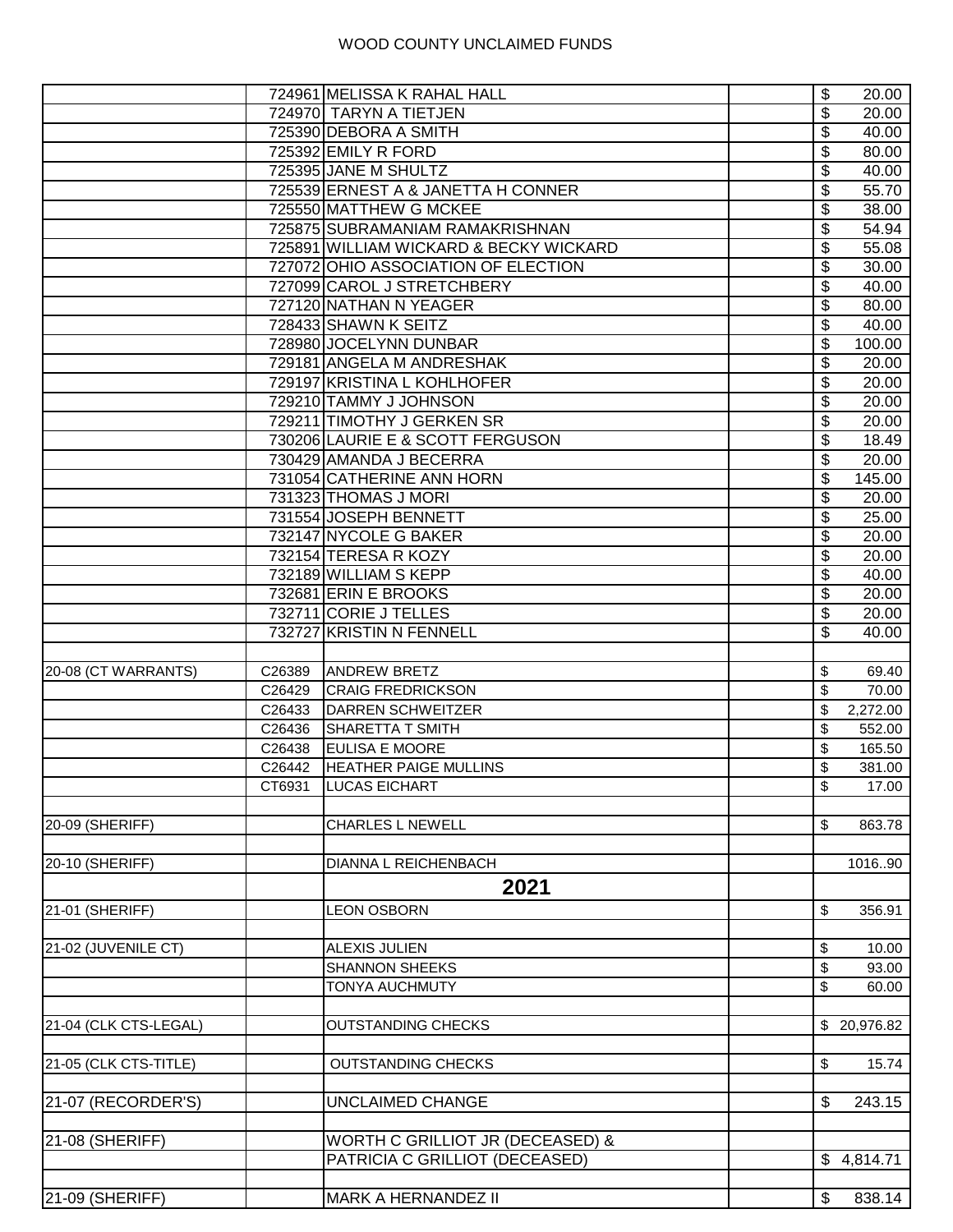| 21-10 (SHERIFF)         | SAMUEL E BORDERS AKA S EUGENE BORDERS                | \$2,192.93          |
|-------------------------|------------------------------------------------------|---------------------|
|                         |                                                      |                     |
| 21-11 (SHERIFF)         | DAVID H MOENTER & ROGER B BURTCHIN                   | 176.41<br>S         |
|                         |                                                      |                     |
| 21-13 (SHERIFF)         | <b>DANAA LLC</b>                                     | \$1,301.02          |
| 21-14 (OUTSTANDING CKS) | 738780 DONALD J & MARGARET E TRABBIC                 | \$18.39             |
|                         | 738780 KEVIN W & KATHY A YERGER                      | \$23.73             |
|                         | 738786 KEVIN W & KATHY A YERGER                      | \$4.82              |
|                         | 738790 RICHARD H WEISERT                             | \$59.44             |
|                         | 739628 ELISE MANCINI                                 | \$40.00             |
|                         | 739632 ELIZABETH COWELL                              | \$40.00             |
|                         | 739638 BARRY L CONLEY                                | \$25.00             |
|                         | 739641 JOHN F KOLASINSKI                             | \$25.00             |
|                         | 741317 MARY D LEDBETTER                              | \$25.00             |
|                         | 745738 GENEVIEVE FRYE                                | \$40.00             |
|                         | 736923 JACQUELINE M CARTWRIGHT                       | \$130.00            |
|                         | 736932 JACQUELINE M CARTWRIGHT                       | \$25.00             |
|                         | 737805 JACQUELINE M CARTWRIGHT                       | \$30.00             |
|                         | 737810 CINDY JO BROCK                                | \$130.00            |
|                         | 737846 CINDY JO BROCK                                | \$25.00             |
|                         | 738987 CINDY JO BROCK                                | \$30.00             |
|                         | 746491 ASHLEY E FRYE                                 | \$40.00             |
|                         | 746491 DOUG E VENIS                                  | \$40.00             |
|                         | 746491 JEFFERY M HOFFMANN                            | \$60.00             |
|                         | 746576 JENNIFER L YODER                              | \$20.00             |
|                         | 746576 MICHAEL P ROCHESTER                           | \$20.00             |
|                         | 746576 WILLIAM H SHREWSBERY                          | \$20.00             |
|                         | 734210 ALEXIS L SMITH                                | \$140.00            |
|                         | 736073 DEBRA L HUFFMAN<br>736078 SCOTT R COMPTON     | \$140.00<br>\$20.00 |
|                         | 736355 MARK S SAWYER                                 | \$40.00             |
|                         | 736363 ALISON M CRAMER                               | \$40.00             |
|                         | 736375 ANN CLARK                                     | \$40.00             |
|                         | 736477 EMILY A PAWLICKI                              | \$20.00             |
|                         | 736484 LYNSEY R DENNIS                               | \$20.00             |
|                         | 736536 MARY K STRADER                                | \$20.00             |
|                         | 739434 MORGAN L SPITLER                              | \$20.00             |
|                         | 740430 BRYAN E MILLER                                | \$40.00             |
|                         | 740433 NIKKI E DANGELO                               | \$40.00             |
|                         | 740442 MOURAD BOUSSALIA                              | \$20.00             |
|                         | 740749 ERIN E LOSEY                                  | \$20.00             |
|                         | 740751 ANNA L WILSON                                 | \$40.00             |
|                         | 740757 MCKENZIE K EMCH                               | \$40.00             |
|                         | 742472 STEPHEN E AMMIDOWN                            | \$20.00             |
|                         | 742492 CELESTE E CARELL                              | \$20.00             |
|                         | 743914 JACOB BURMEISTER                              | \$20.00             |
|                         | 744116 KIMBERLY K DOWELL                             | \$40.00             |
|                         | 745237 KYLIE D NIENOW                                | \$40.00             |
|                         | 745273 MATTHEW S KENDALL                             | \$40.00             |
|                         | 745285 JENNIFER L KIGER                              | \$20.00             |
|                         | 745392 SETH A DAVIS<br>745399 KRAMER ENTERPRISES INC | \$20.00<br>\$222.79 |
|                         | 745405 JENNIFER & STEVEN SNIDER                      | \$30.00             |
|                         | 745406 ABBY BATTERTON                                | \$22.58             |
|                         | 745414 ABBY BATTERTON                                | \$57.78             |
|                         | 745768 ADELAIDE VANLANDINGHAM                        | \$155.87            |